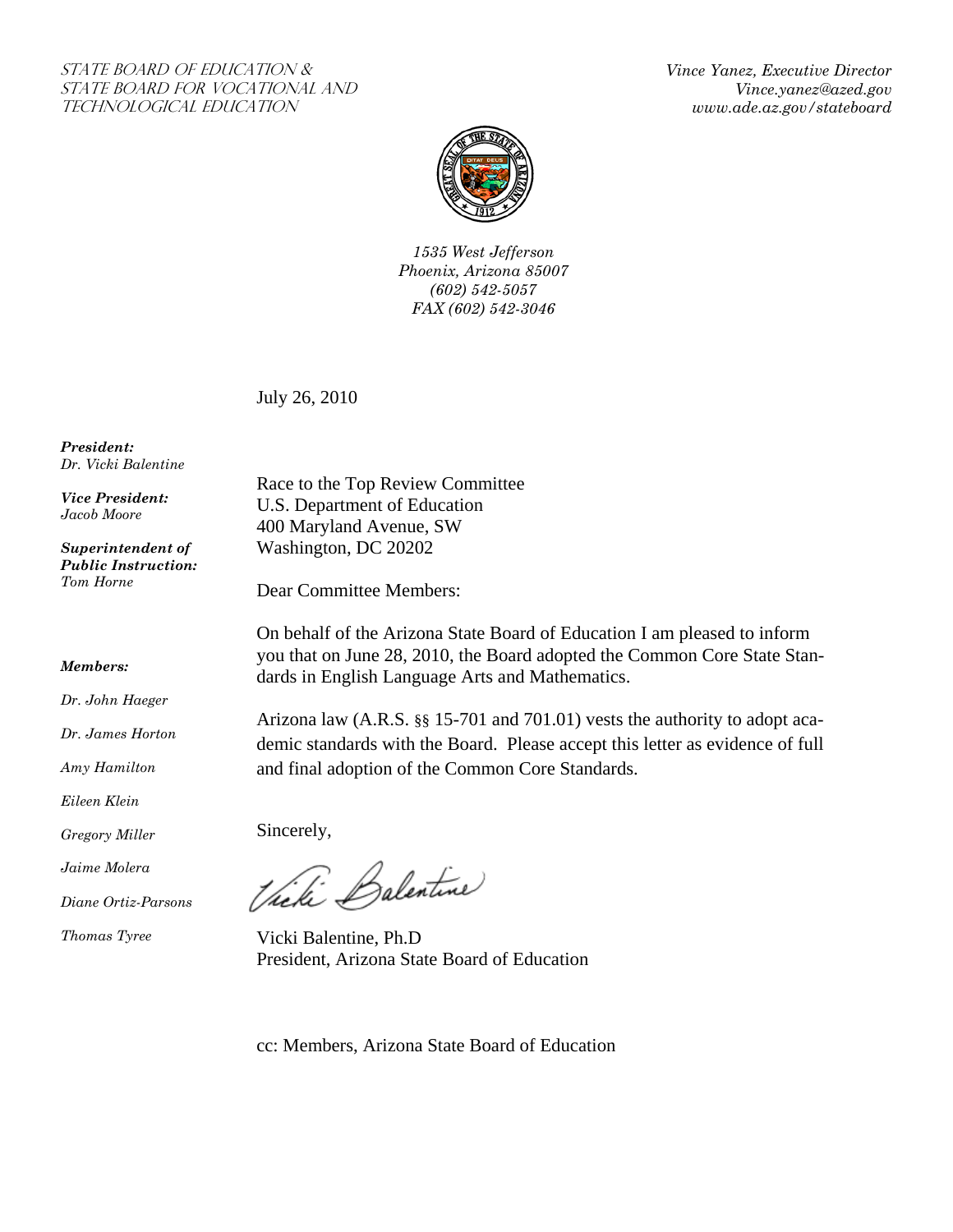15-701. Common school; promotions; requirements; certificate; supervision of eighth grades by superintendent of high school district; high school admissions; academic credit

A. The state board of education shall:

1. Prescribe a minimum course of study, as defined in section 15-101 and incorporating the academic standards adopted by the state board of education, to be taught in the common schools.

2. Prescribe competency requirements for the promotion of pupils from the eighth grade and competency requirements for the promotion of pupils from the third grade incorporating the academic standards in at least the areas of reading, writing, mathematics, science and social studies.

3. Distribute guidelines for the school districts to follow in prescribing criteria for the promotion of pupils from grade to grade in the common schools. These guidelines shall include recommended procedures for insuring that the cultural background of a pupil is taken into consideration when criteria for promotion are being applied.

B. Pursuant to the guidelines which the state board of education distributes, the governing board of a school district shall:

1. Prescribe curricula that include the academic standards in the required subject areas pursuant to subsection A, paragraph 1 of this section.

2. Prescribe criteria for the promotion of pupils from grade to grade in the common schools in the school district. These criteria shall include accomplishment of the academic standards in at least reading, writing, mathematics, science and social studies, as determined by district assessment. Other criteria may include additional measures of academic achievement and attendance.

C. The governing board may prescribe the course of study and competency requirements for promotion which are in addition to or higher than the course of study and competency requirements which the state board prescribes.

D. A teacher shall determine whether to promote or retain a pupil in grade in a common school as provided in section 15-521, paragraph 3 on the basis of the prescribed criteria. The governing board, if it reviews the decision of a teacher to promote or retain a pupil in grade in a common school as provided in section 15- 342, paragraph 11, shall base its decision on the prescribed criteria.

E. A governing board may provide and issue certificates of promotion to pupils whom it promotes from the eighth grade of a common school. Such certificates shall be signed by the principal or superintendent of schools. Where there is no principal or superintendent of schools, the certificates shall be signed by the teacher of an eighth grade. The certificates shall admit the holders to any high school in the state.

F. A governing board may request certificates of promotion from the county school superintendent. If a governing board requests these certificates from the county school superintendent, the county school superintendent shall furnish and sign the certificates.

G. Within any high school district or union high school district, the superintendent of the high school district shall supervise the work of the eighth grade of all schools employing no superintendent or principal.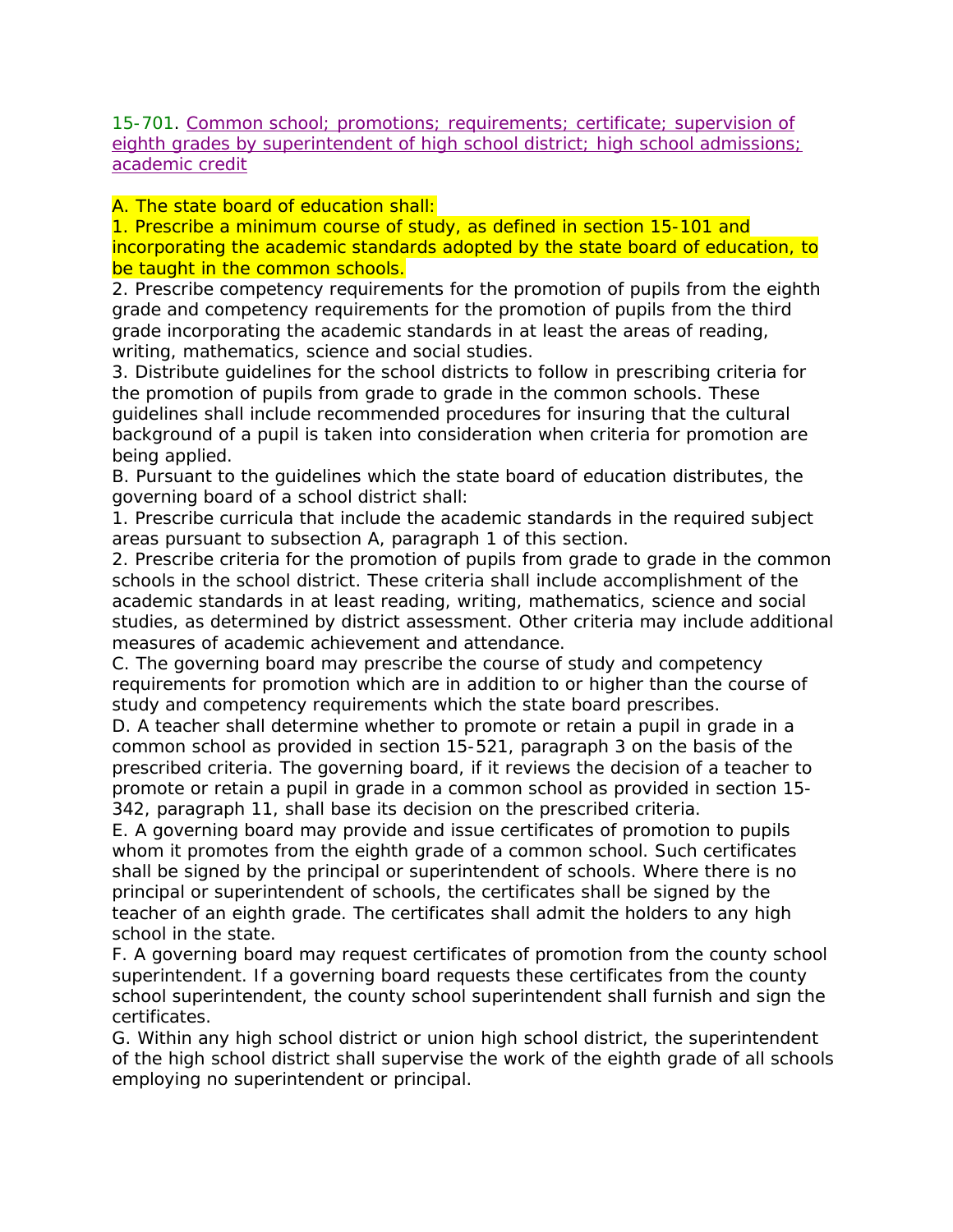H. A school district shall not deny a pupil who is between the ages of sixteen and twenty-one years admission to a high school because the pupil does not hold an eighth grade certificate. Governing boards shall establish procedures for determining the admissibility of pupils who are under sixteen years of age and who do not hold eighth grade certificates.

I. The state board of education shall adopt rules to allow common school pupils who can demonstrate competency in a particular academic course or subject to obtain academic credit for the course or subject without enrolling in the course or subject.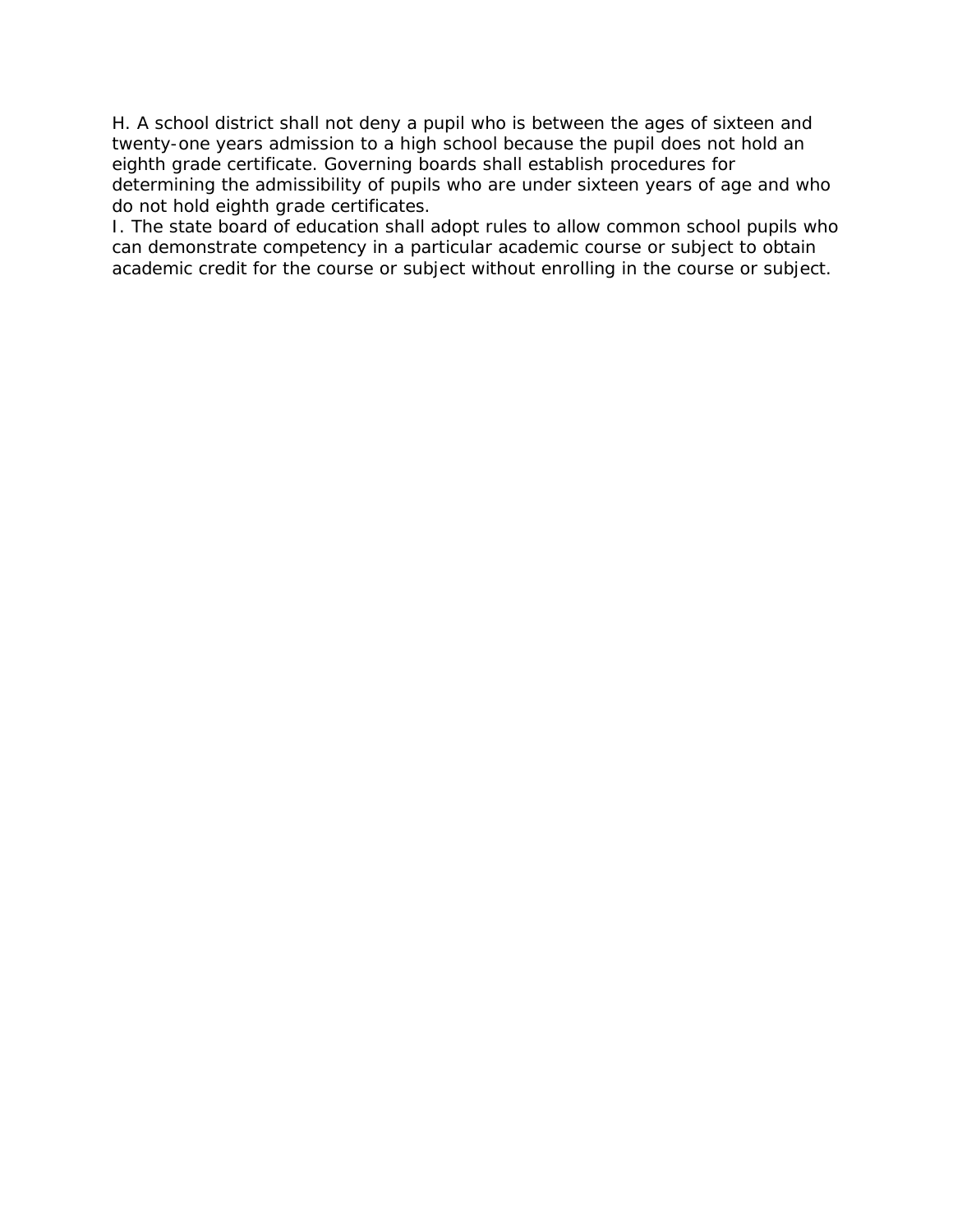15-701.01. High school; graduation; requirements; community college or university courses; transfer from private schools; academic credit

## A. The state board of education shall:

1. Prescribe a minimum course of study, as defined in section 15-101 and incorporating the academic standards adopted by the state board of education, for the graduation of pupils from high school.

2. Prescribe competency requirements for the graduation of pupils from high school incorporating the academic standards in at least the areas of reading, writing, mathematics, science and social studies.

3. Develop and adopt competency tests pursuant to section 15-741 for the graduation of pupils from high school in at least the areas of reading, writing and mathematics and shall establish passing scores for each such test. For the purposes of satisfying the graduation requirements of this paragraph, a minimum score as determined by the state board of education on one or more nationally recognized college entrance examinations selected by the state board of education, if examination information may be accessed at no cost to this state, may be substituted for passing scores on the Arizona instrument to measure standards test if a pupil who is in grade twelve has previously taken the Arizona instrument to measure standards test at each administration of the test. A pupil shall not be required to pass the competency test required in this paragraph to graduate from high school if the pupil transfers into the district from out-of-state and has successfully passed a statewide assessment test on state adopted standards that are substantially equivalent to the state board adopted academic standards. B. If the state board of education adopts a competency test as a graduation requirement for a child with a disability as defined in section 15-761 or a child who receives special education pursuant to section 15-763, pupils with individualized education programs shall not be required to achieve passing scores on competency tests in order to graduate from high school unless the pupil is learning at a level appropriate for the pupil's grade level in a specific academic area and unless passing scores on a competency test are specifically required in a specific academic area by the pupil's individualized education program as mutually agreed on by the pupil's parents and the pupil's individualized education program team or the pupil, if the pupil is at least eighteen years of age. These competency tests shall be administered to pupils in a manner prescribed in the pupil's individualized education program, and school districts and charter schools shall make specific and appropriate accommodations for pupils with individualized education programs. Pupils with section 504 plans as defined in section 15-731 shall not be required to achieve passing scores on competency tests in order to graduate from high school unless the pupil is learning at a level appropriate for the pupil's grade level in a specific academic area and unless passing scores on a competency test are specifically required in a specific academic area by the pupil's section 504 plan that is developed in consultation with the pupil's parents. These competency tests shall be administered to pupils in a manner prescribed in the pupil's section 504 plan, and school districts and charter schools shall make specific and appropriate accommodations for pupils with a section 504 plan. A pupil with an individualized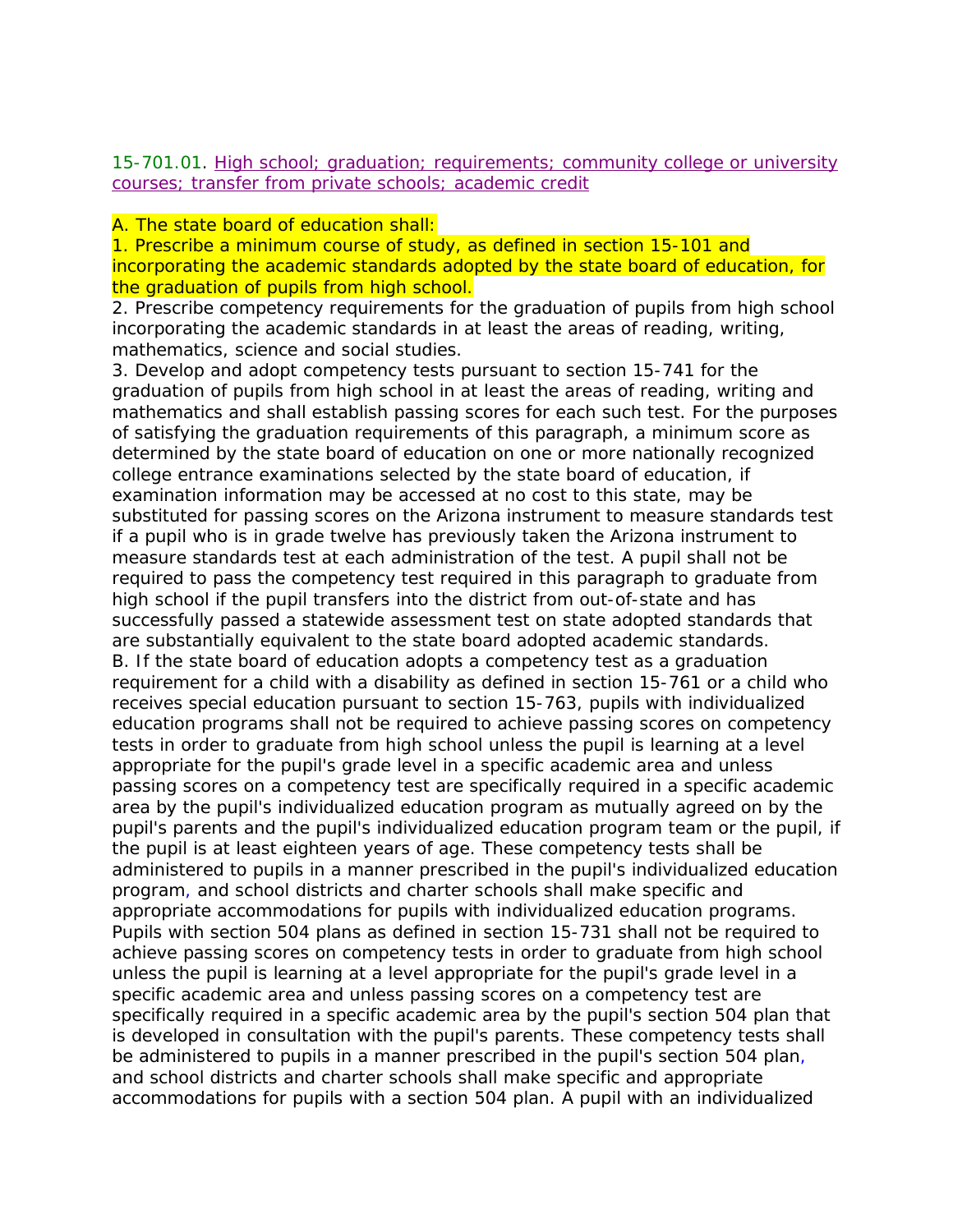education program or a section 504 plan who graduates from high school but who is not required to achieve a passing score on a competency test in order to graduate from high school shall receive the standard diploma issued by the school district or charter school.

C. The governing board of a school district shall:

1. Prescribe curricula that include the academic standards in the required subject areas pursuant to subsection A, paragraph 1 of this section.

2. Prescribe criteria for the graduation of pupils from the high schools in the school district. These criteria shall include accomplishment of the academic standards in at least reading, writing, mathematics, science and social studies, as determined by district assessment. Other criteria may include additional measures of academic achievement and attendance.

D. The governing board may prescribe the course of study and competency requirements for the graduation of pupils from high school that are in addition to or higher than the course of study and competency requirements which the state board prescribes.

E. The governing board may prescribe competency requirements for the passage of pupils in courses that are required for graduation from high school.

F. A teacher shall determine whether to pass or fail a pupil in a course in high school as provided in section 15-521, paragraph 3 on the basis of the competency requirements, if any have been prescribed. The governing board, if it reviews the decision of a teacher to pass or fail a pupil in a course in high school as provided in section 15-342, paragraph 11, shall base its decision on the competency requirements, if any have been prescribed.

G. Graduation requirements established by the governing board may be met by a pupil who passes courses in the required or elective subjects at a community college or university, if the course is at a higher level than the course taught in the high school attended by the pupil or, if the course is not taught in the high school, the level of the course is equal to or higher than the level of a high school course. The governing board shall determine if the subject matter of the community college or university course is appropriate to the specific requirement the pupil intends it to fulfill and if the level of the community college or university course is less than, equal to or higher than a high school course, and the governing board shall award one-half of a carnegie unit for each three semester hours of credit the pupil earns in an appropriate community college or university course. If a pupil is not satisfied with the decision of the governing board regarding the amount of credit granted or the subjects for which credit is granted, the pupil may request that the state board of education review the decision of the governing board, and the state board shall make the final determination of the amount of credit to be given the pupil and for which subjects. The governing board shall not limit the number of credits that is required for high school graduation and that may be met by taking community college or university courses. For the purposes of this subsection:

1. "Community college" means an educational institution that is operated by a community college district as defined in section 15-1401 or a postsecondary educational institution under the jurisdiction of an Indian tribe recognized by the United States department of the interior.

2. "University" means a university under the jurisdiction of the Arizona board of regents.